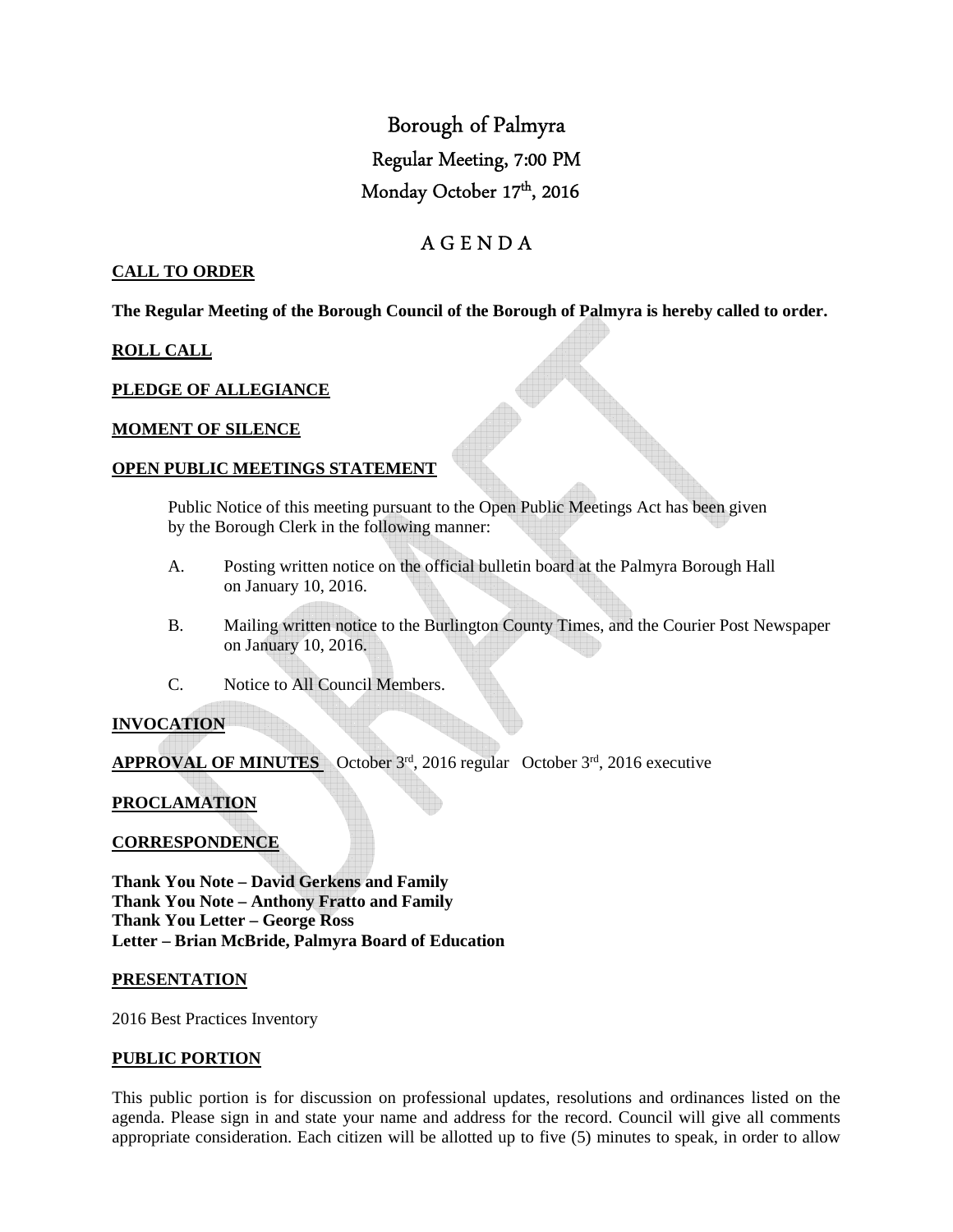everyone an opportunity to ask questions and express their opinions or concerns. Please direct all comments to the Mayor. Each citizen may only speak once during each public portion.

# **ORDINANCES ON SECOND READING** (Public hearing)

**A. Ordinance 2016-16** An Ordinance of the Borough of Palmyra Amending Ordinance No 2015-14 Authorizing The Public Auction Of Real Property Owned By Palmyra That Is No Longer Needed For Public Use By Auction To The Highest Bidder and Authorizing The Private Sale Of Real Property Owned By Palmyra That Is No Longer Needed For Public Use To Certain Organizations Upon Nominal Consideration Pursuant to N.J.S.A. 40A:12-21

### **ORDINANCES ON FIRST READING** (Public Hearing November 21<sup>st</sup> 2016)

A. **Ordinance 2016-18** An Ordinance of the Borough of Palmyra, County of Burlington, State of New Jersey Amending Chapter 90: Vehicles and Traffic of the Code of the Borough of Palmyra Regulating Parking on West (south) Broad Street Between Cinnaminson Avenue and Chestnut Street.

**RESOLUTIONS Consent Agenda-** Resolution **2016-230 and Resolution 2016-236** thru Resolution **2016-242** will be enacted as a single motion, if any resolution needs additional discussion it will be removed from the consent agenda and voted on separately.

- **A. Resolution 2016-230,** Resolution Authorizing The Tax Collector To Cancel Sewer Service Charges For Sewer Account #1459000-0 For 2016 2nd Half Sewer Billing.
- **B. Resolution 2016-236,** Resolution Approving Robin A Jasinskas, Wayne S Webb and Roscoe Blinebury as Active Members of the Palmyra Fire Department
- **C. Resolution 2016-237,** Resolution Authorizing Change Order #3 for Curb Con, Inc. for the South Broad Street Road Improvement Project Decreasing The Contract amount by \$23,189.46 For A Final Adjusted Contract Amount of \$502,424.26
- **D. Resolution 2016-238,** Resolution Authorizing Acceptance of \$4,000.00 as The Total Balance Due For The Short Sale Settlement at 448 Delaware Avenue Pursuant To The Palmyra Housing Rehabilitation Program Loan
- **E. Resolution 2016-239,** Resolution Authorizing a Sewer Payment Installment Plan for Sewer Account #1812500-0
- **F. Resolution 2016-240,** Resolution Establishing A Policy for Review of Payment In Lieu of Taxed (PILOTs) Per N.J.S.A. 40-A: 20-1 et seq. And Five Year Exemptions/Abatements Granted Per N.J.S.A. 40A:21-1 et seq.
- **G. Resolution 2016-241**, Resolution Appointing Scott Pearlman Deputy Record Custodian For The Purposes of Open Public Record Act Compliance For Palmyra Police Department
- **H. Resolution 2016-242,** Resolution Approving Participation with the State Of New Jersey Federal Grant Program Administered By The Division of Criminal Justice, Department of Law and Public Safety.
- **I. Resolution 2016-243**, Resolution Authorizing the Payment Of Bills In The Amount Of \$1,617,759.48.

# **COMMUNITY SPOTLIGHT**

A. Halloween Parade & Trick or Treat curfew

#### **DISCUSSION ITEMS**

- A. Handicap Parking on Garfield Avenue
- B. Industrial areas road repairs